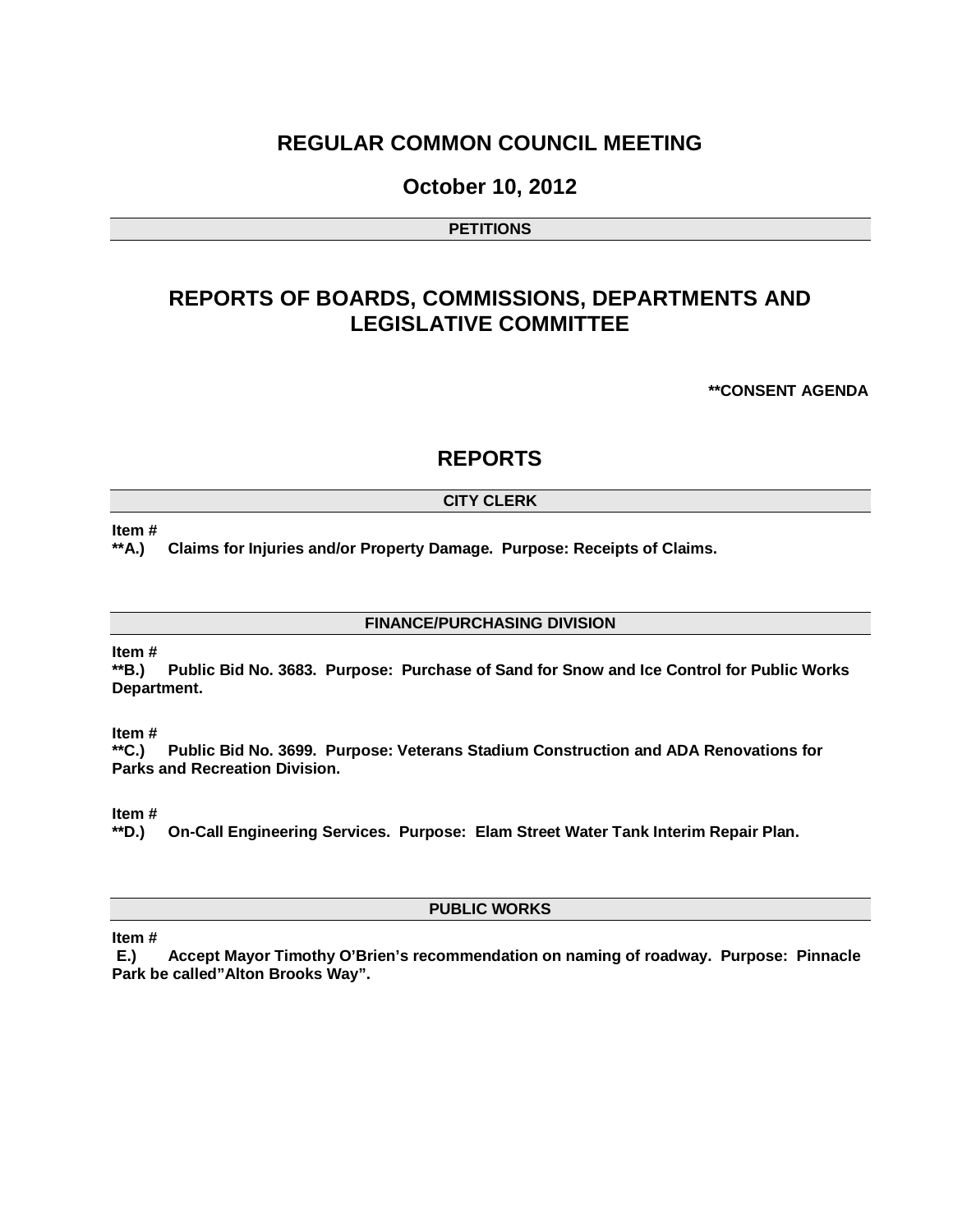# **Items Back From Committee**

#### **COMMITTEE ON ADMINISTRATION, FINANCE AND LAW**

**Item #32047**

**F.) Amend Section 22-13 of the Code of Ordinances. Purpose: Method of payment of delinquent motor vehicle property taxes.**

**Item #**

**\*\*G.) Claims Sub-Committee. Purpose: Settlement of Claims.**

### **RESOLUTIONS RETURNED FROM COMMITTEE**

**Item #32047**

**1.) Amend Section 22-13 of the Code of Ordinances. Purpose: Method of payment of delinquent motor vehicle property taxes. M. Trueworthy, J. Tobias Freeman**